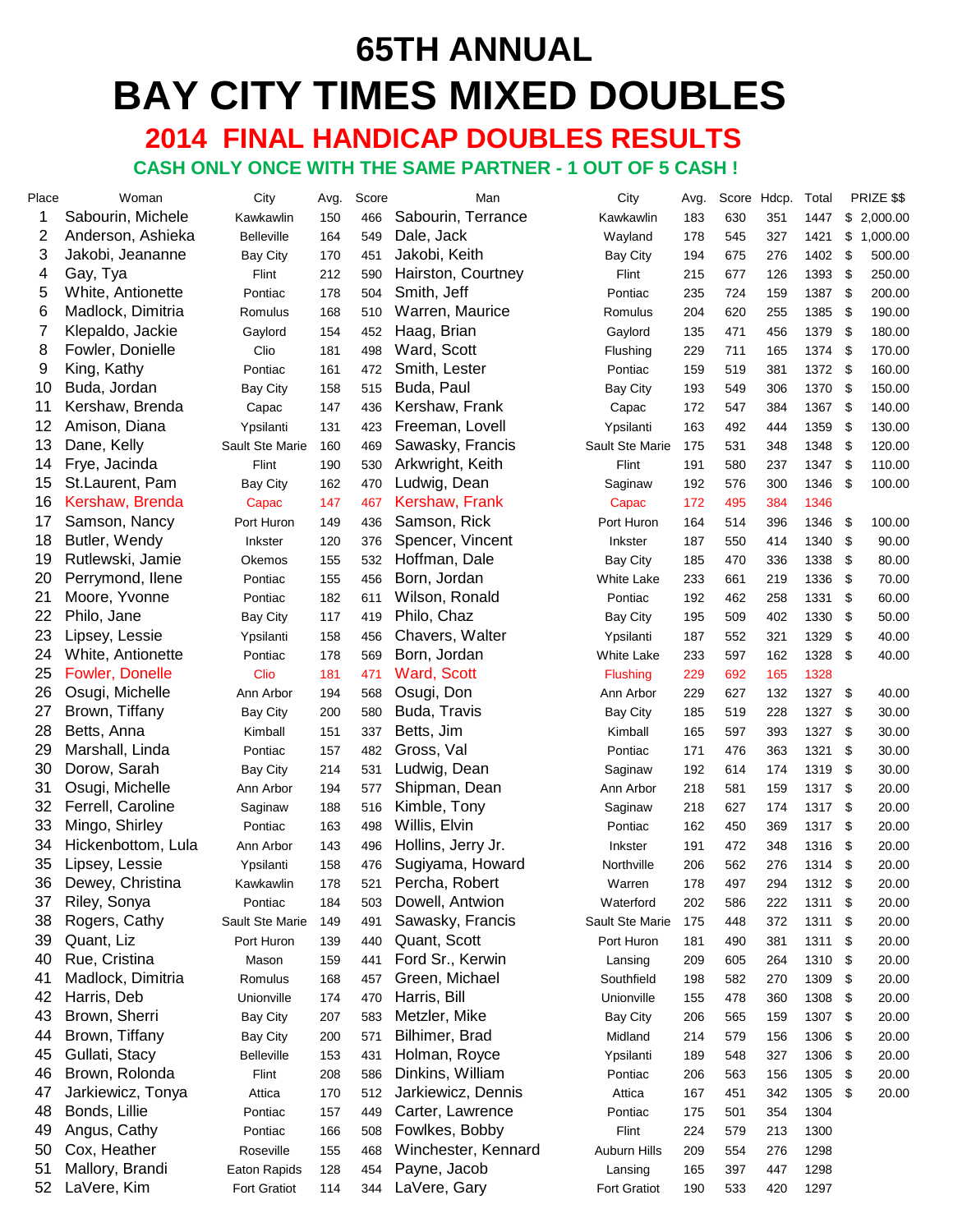| 53  | Storch, Linda        | Saginaw             | 119 | 341 | Novak, Norman       | Saginaw             | 157 | 470 | 486 | 1297 |
|-----|----------------------|---------------------|-----|-----|---------------------|---------------------|-----|-----|-----|------|
| 54  | Hickenbottom, Lula   | Ann Arbor           | 143 | 471 | Hickenbottom, Jim   | Ann Arbor           | 211 | 525 | 300 | 1296 |
| 55  | Fowler, Donielle     | Clio                | 181 | 533 | Ludwig, Dean        | Saginaw             | 192 | 506 | 255 | 1294 |
| 56  | Jones, Wanda         | Detroit             | 190 | 499 | Jones, Brian        | Detroit             | 203 | 586 | 207 | 1292 |
| 57  | Mooney, Mary Jo      | Roseville           | 154 | 491 | Mooney, Richard     | Roseville           | 195 | 489 | 312 | 1292 |
| 58  | Gatewood, Pearlie    | Rochester           | 131 | 362 | Gatewood, Odell     | Rochester           | 156 | 468 | 462 | 1292 |
| 59  | Janowicz, Theresa    | St. Clair Shores    | 158 | 486 | Pulliam, David      | North Street        | 195 | 502 | 303 | 1291 |
| 60  | Wims, Jennifer       | Waterford           | 159 | 471 | Hall, Chris         | Pontiac             | 186 | 500 | 318 | 1289 |
| 61  | Biniecki, Teri       | Sanford             | 136 | 434 | Biniecki, Lyle      | Sanford             | 169 | 438 | 417 | 1289 |
| 62  | Jones, Jasquella     | <b>Auburn Hills</b> | 166 | 426 | Browning, Kenneth   | Auburn Hills        | 158 | 490 | 372 | 1288 |
| 63  | White, Antionette    | Pontiac             | 178 | 477 | Carpenter, Erik     | Clinton Twp         | 228 | 636 | 174 | 1287 |
| 64  | McGee. Katherine     | Pontiac             | 161 | 472 | Busbee, Lamar       | Pontiac             | 183 | 491 | 324 | 1287 |
| 65  | Murray, Deborah      | Pontiac             | 165 | 423 | King, Tommie        | Pontiac             | 158 | 489 | 375 | 1287 |
| 66  | Gould, Gaynell       | Flint               | 166 | 494 | Jackson, Dennis     | Flint               | 231 | 594 | 198 | 1286 |
| 67  | Anderson, Ashieka    | <b>Belleville</b>   | 164 | 480 | Spencer, Vincent    | Inkster             | 187 | 500 | 306 | 1286 |
| 68  | Brown, Meryl         | Clarkston           | 173 | 484 | Dinkins, William    | Pontiac             | 206 | 561 | 240 | 1285 |
|     |                      |                     |     |     |                     |                     |     |     |     |      |
| 69  | Kosnik, Alicia       | <b>Bay City</b>     | 126 | 372 | Turek, Pat          | Bay City            | 198 | 541 | 372 | 1285 |
| 70  | Carter, Sherri       | Ypsilanti           | 176 | 494 | Epps, Johnny        | Ypsilanti           | 193 | 526 | 264 | 1284 |
| 71  | Gay, Tyra            | Flint               | 207 | 548 | Gibson, Milton      | Flint               | 226 | 624 | 111 | 1283 |
| 72  | McQuarter, Judy      | Pinconning          | 179 | 544 | Schwannecke, Travis | <b>Bay City</b>     | 198 | 495 | 243 | 1282 |
| 73  | Samson, Nancy        | Port Huron          | 149 | 380 | Diaz, Jason         | Port Huron          | 183 | 551 | 351 | 1282 |
| 74  | Sharp, Ella          | <b>Bay City</b>     | 184 | 530 | Clifford, Dick      | Kawkawlin           | 209 | 547 | 204 | 1281 |
| 75  | Fowler, Donelle      | Clio                | 181 | 522 | Ward, Scott         | <b>Flushing</b>     | 229 | 593 | 165 | 1280 |
| 76  | Taylor, Pam          | Lansing             | 177 | 405 | Reed, Henry         | Lansing             | 152 | 514 | 360 | 1279 |
| 77  | Wilson, Laurie       | Sault Ste Marie     | 148 | 442 | Sawasky, Francis    | Sault Ste Marie     | 175 | 461 | 375 | 1278 |
| 78  | Perrymond, Ilene     | Pontiac             | 155 | 436 | Dodson, William     | Holt                | 211 | 568 | 273 | 1277 |
| 79  | King, Mary           | Pontiac             | 154 | 470 | Long, McArthur      | Pontiac             | 190 | 483 | 324 | 1277 |
| 80  | Brown, Tiffany       | <b>Bay City</b>     | 200 | 488 | Brown, Sam          | Bay City            | 209 | 620 | 168 | 1276 |
| 81  | Combs, Veronica      | Otisville           | 182 | 537 | Combs, Kimball      | Otisville           | 190 | 481 | 258 | 1276 |
| 82  | Holt, Kenya          | Pontiac             | 168 | 491 | Smith, Jeff         | Pontiac             | 235 | 601 | 183 | 1275 |
| 83  | Stoner, Crystal      | Kimball             | 128 | 361 | Diaz, Jason         | Port Huron          | 183 | 512 | 402 | 1275 |
| 84  | Diaz, Pam            | Port Huron          | 141 | 386 | Diaz, Jesse         | Port Huron          | 219 | 602 | 285 | 1273 |
| 85  | Porter, Laura        | Ypsilanti           | 163 | 382 | Hollins, Jerry Jr.  | Inkster             | 191 | 590 | 300 | 1272 |
| 86  | Frye, Jacinda        | Flint               | 190 | 431 | Griggs, Damonde     | <b>Swartz Creek</b> | 229 | 696 | 144 | 1271 |
| 87  | Meldrum, Ann         | Shelby Twp          | 135 | 413 | Meldrum, Scott      | Shelby Twp          | 183 | 471 | 387 | 1271 |
| 88  | Holt, Kenya          | Pontiac             | 168 | 422 | Carpenter, Erik     | Clinton Twp         | 228 | 648 | 198 | 1268 |
| 89  | Morris, Lydia        | Port Huron          | 173 | 489 | Morris, Tom         | Port Huron          | 213 | 557 | 222 | 1268 |
| 90  | Marshall, Teresa     | Ypsilanti           | 205 | 427 | Green, Reginald     | Ypsilanti           | 199 | 660 | 180 | 1267 |
| 91  | Ellison, Wanda       | Pontiac             | 168 | 486 | Ellison, Willie     | Pontiac             | 208 | 535 | 246 | 1267 |
| 92  | McGee. Katherine     | Pontiac             | 161 | 440 | Lee, Dolphus        | Pontiac             | 211 | 568 | 258 | 1266 |
| 93  | Bobo, Tara           |                     |     |     | Austin, Roosevelt   |                     |     |     |     |      |
|     |                      | Flint               | 187 | 466 |                     | Saginaw             | 223 | 633 | 165 | 1264 |
| 94  | Jones, Jasquella     | Auburn Hills        | 166 | 460 | Gray, Tommy         | Pontiac             | 215 | 566 | 237 | 1263 |
| 95  | McKnight, Lynoa      | Ann Arbor           | 177 | 468 | Sugiyama, Howard    | Northville          | 206 | 563 | 231 | 1262 |
| 96  | Tesner, Barb         | <b>Bay City</b>     | 145 | 444 | Tesner, Jim         | <b>Bay City</b>     | 224 | 553 | 264 | 1261 |
| 97  | Osugi, Michelle      | <b>Ann Arbor</b>    | 194 | 546 | Osugi, Don          | <b>Ann Arbor</b>    | 229 | 579 | 132 | 1257 |
| 98  | Marshall, Teresa     | Ypsilanti           | 205 | 578 | Moore, Daryl        | Ypsilanti           | 217 | 541 | 138 | 1257 |
| 99  | Novak, Dawn          | Oceanside           | 178 | 430 | Novak, Steve        | <b>Bay City</b>     | 242 | 680 | 147 | 1257 |
| 100 | Taylor, Jody         | Lansing             | 137 | 390 | Button, Phillip     | Lansing             | 176 | 468 | 399 | 1257 |
| 101 | Jarkiewicz, Marstyne | Imlay City          | 152 | 427 | Greer, James        | Metamora            | 156 | 417 | 411 | 1255 |
| 102 | Wright, Staci        | Pontiac             | 193 | 544 | Lake, Perrin        | Pontiac             | 203 | 512 | 198 | 1254 |
| 103 | Brown, Tiffany       | <b>Bay City</b>     | 200 | 568 | Buda, Paul          | <b>Bay City</b>     | 193 | 478 | 207 | 1253 |
| 104 | Adams, Kristel       | Clarkston           | 177 | 518 | Ellison, Dock       | Pontiac             | 204 | 501 | 234 | 1253 |
| 105 | Osugi, Tanya         | Ypsilanti           | 189 | 490 | Arkwright, Keith    | Flint               | 191 | 526 | 237 | 1253 |
| 106 | Perrymond, Ilene     | Pontiac             | 155 | 411 | Nelson, James       | Waterford           | 218 | 586 | 255 | 1252 |
| 107 | Seay, Zenola         | Pontiac             | 163 | 425 | Clay, Newell        | Macomb Twp.         | 194 | 536 | 291 | 1252 |
| 108 | Buda, Jordan         | <b>Bay City</b>     | 158 | 402 | Buda, Travis        | <b>Bay City</b>     | 185 | 523 | 327 | 1252 |
| 109 | Gullati, Stacy       | Ypsilanti           | 153 | 446 | Poitier, Hilroy     | Ypsilanti           | 187 | 472 | 333 | 1251 |
|     | 110 Hillie, Kenya    | Auburn Hills        | 183 | 513 | Hillie, Michael     | Auburn Hills        | 194 | 494 | 243 | 1250 |
| 111 | Adams, Kristel       | Clarkston           | 177 | 504 | Ellison, Dock       | Pontiac             | 204 | 511 | 234 | 1249 |
|     | 112 Ford, Mary       | Lansing             | 153 | 438 | Ford, Larry         | Lansing             | 185 | 472 | 339 | 1249 |
|     | 113 White, Carmen    | Holland             | 111 | 337 | Rodriguez, Nicholas | Holland             | 185 | 471 | 441 | 1249 |
|     |                      |                     |     |     |                     |                     |     |     |     |      |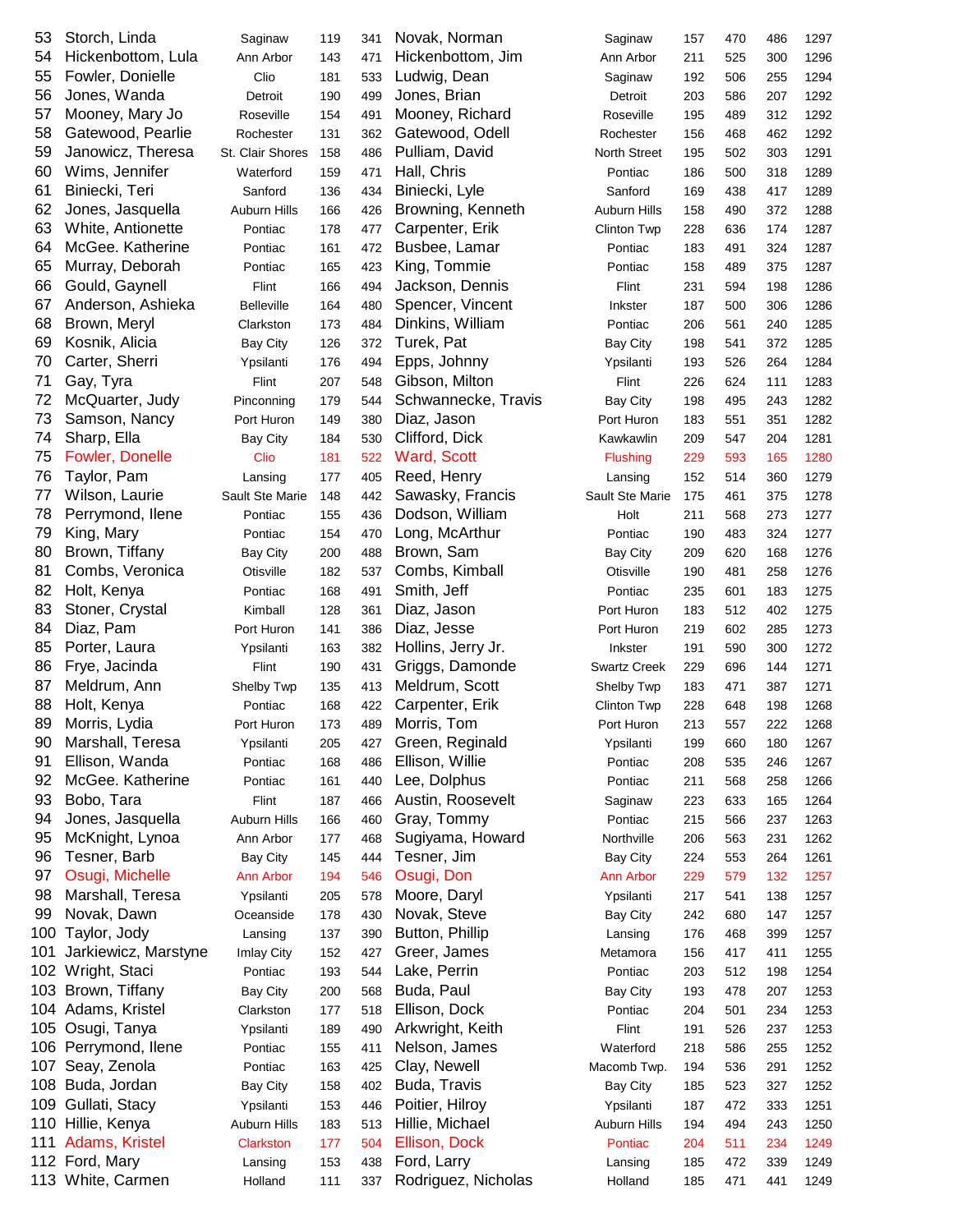|     | 114 Rush, Helen       | Pontiac                 | 150 | 444 | Ryals, Willie            | Detroit                 | 182 | 450 | 354 | 1248 |
|-----|-----------------------|-------------------------|-----|-----|--------------------------|-------------------------|-----|-----|-----|------|
|     | 115 Kershaw, Brenda   | Capac                   | 147 | 416 | Kershaw, Frank           | Capac                   | 172 | 448 | 384 | 1248 |
| 116 | Porter, Laura         | Ypsilanti               | 163 | 421 | Priano, Brian            | Ann Arbor               | 231 | 622 | 204 | 1247 |
| 117 | Frye, Jacinda         | <b>Flint</b>            | 190 | 517 | Arkwright, Keith         | <b>Flint</b>            | 191 | 493 | 237 | 1247 |
| 118 | Gay, Tya              | Flint                   | 212 | 554 | Jackson, Dennis          | Flint                   | 231 | 605 | 87  | 1246 |
| 119 | Carter, Sharon        | Pontiac                 | 203 | 522 | Carter, Lawrence         | Pontiac                 | 175 | 481 | 243 | 1246 |
| 120 | Combs, Veronica       | <b>Otisville</b>        | 182 | 489 | Combs, Kimball           | <b>Otisville</b>        | 190 | 499 | 258 | 1246 |
| 121 | Smith, Tarsha         | Ypsilanti               | 196 | 436 | Green, Michael           | Southfield              | 198 | 604 | 204 | 1244 |
| 122 | Frye, Jacinda         | Flint                   | 190 | 464 | Arkwright, Keith         | <b>Flint</b>            | 191 | 543 | 237 | 1244 |
|     | 123 Dane, Kelly       | Sault Ste Marie         | 160 | 436 | Dominowski, Harry        | <b>Bay City</b>         | 94  | 268 | 540 | 1244 |
| 124 | Tubbs, Diana          | Ypsilanti               | 133 | 399 | Elston, Alphonso         | Ypsilanti               | 179 | 445 | 399 | 1243 |
| 125 | Gilyard, Shirley      | Inkster                 | 170 | 458 | Bowles, Willie           | Inkster                 | 196 | 511 | 273 | 1242 |
| 126 | Binion, Leslie        | <b>Brownston</b>        | 141 | 409 | Warren, Maurice          | Romulus                 | 204 | 511 | 321 | 1241 |
| 127 | Pulliam, Catherine    | <b>North Street</b>     | 174 | 527 | Pulliam, David           | North Street            | 195 | 444 | 264 | 1235 |
| 128 | Ellison, Wanda        | Pontiac                 | 168 | 508 | Richardson Jr., Lawrence | Waterford               | 195 | 447 | 279 | 1234 |
| 129 | Farris, Fannie        |                         |     |     | Allen, Thurston          |                         |     |     |     |      |
|     |                       | Lansing                 | 121 | 284 |                          | Lansing                 | 157 | 466 | 483 | 1233 |
| 130 | Osugi, Michelle       | Ann Arbor               | 194 | 500 | Ludwig, Dean             | Saginaw                 | 192 | 510 | 222 | 1232 |
| 131 | Wilson, Laurie        | Sault Ste Marie         | 148 | 394 | Dominowski, Harry        | <b>Bay City</b>         | 94  | 271 | 567 | 1232 |
| 132 | Oczepek, Julie        | Reese                   | 216 | 597 | Clark, Travis            | Reese                   | 212 | 511 | 123 | 1231 |
| 133 | Rue, Carrie           | Lansing                 | 191 | 463 | Rue, Anthony             | Lansing                 | 211 | 580 | 186 | 1229 |
| 134 | Smith, Tamika         | Ypsilanti               | 132 | 361 | Payne, Richard           | Ann Arbor               | 195 | 500 | 366 | 1227 |
| 135 | Maines, Erica         | Port Huron              | 128 | 341 | Turnbull, John           | Port Huron              | 143 | 386 | 498 | 1225 |
| 136 | Dane, Kelly           | Sault Ste Marie         | 160 | 382 | Wilson, Shawn            | Sault Ste Marie         | 198 | 550 | 291 | 1223 |
| 137 | Kelly, Judy           | Lansing                 | 181 | 486 | Kelly, Daniel            | Lansing                 | 186 | 465 | 270 | 1221 |
| 138 | Dietz, Shannon        | Redford                 | 197 | 552 | Rutkowski, Joshua        | South Lyon              | 218 | 514 | 153 | 1219 |
| 139 | Osugi, Nancy          | Ann Arbor               | 167 | 408 | Osugi, Don               | Ann Arbor               | 229 | 613 | 198 | 1219 |
| 140 | Gay, Tyra             | Flint                   | 207 | 554 | Griggs, Damonde          | <b>Swartz Creek</b>     | 229 | 561 | 102 | 1217 |
| 141 | Wims, Jennifer        | Waterford               | 159 | 490 | Bom, Jordan              | White Lake              | 233 | 520 | 207 | 1217 |
| 142 | Osugi, Nancy          | Ann Arbor               | 167 | 478 | Stine, David             | Ypsilanti               | 203 | 478 | 261 | 1217 |
|     | 143 White, Antionette | Pontiac                 | 178 | 433 | Austin, Roosevelt        | Saginaw                 | 223 | 597 | 186 | 1216 |
| 144 | Oleszczik, Janet      | <b>Sterling Heights</b> | 167 | 476 | Oleszczik, Thomas        | <b>Sterling Heights</b> | 205 | 482 | 258 | 1216 |
| 145 | Marshall, Linda       | Pontiac                 | 157 | 464 | High, Rodney             | Pontiac                 | 195 | 444 | 306 | 1214 |
| 146 | Coleman, Jerilyn      | <b>Belleville</b>       | 136 | 337 | Lovely, Donald           | Ann Arbor               | 214 | 567 | 309 | 1213 |
| 147 | Martin, Kris          | Canton                  | 127 | 387 | Payne, Ronald            | Ann Arbor               | 184 | 424 | 402 | 1213 |
| 148 | Henderson, Salena     | Shelby Twp              | 197 | 545 | Hunt, Dexter             | Detroit                 | 208 | 488 | 177 | 1210 |
| 149 | Thomas, Brianna       | Saginaw                 | 161 | 457 | Thomas, Willie           | Saginaw                 | 189 | 444 | 309 | 1210 |
|     | 150 Riley, Sonya      | Pontiac                 | 184 | 522 | Lake, Perrin             | Pontiac                 | 203 | 467 | 219 | 1208 |
|     | 151 Sharp, Ella       | <b>Bay City</b>         | 184 | 531 | Schwannecke, Travis      | <b>Bay City</b>         | 198 | 445 | 231 | 1207 |
|     | 152 Sanders, Faye     | <b>Belleville</b>       | 165 | 371 | Sugiyama, Howard         | Northville              | 206 | 575 | 261 | 1207 |
| 153 | Miles. Toni           | Pontiac                 | 165 | 391 | Green, Thomas            | Pontiac                 | 157 | 437 | 378 | 1206 |
|     | 154 Riley, Alma       | Lake Orion              | 174 | 462 | Redmond, Greg            | Pontiac                 | 220 | 539 | 204 | 1205 |
| 155 | Pavlovich, Paula      | Ypsilanti               | 151 | 454 | Dale, Jack               | Wayland                 | 178 | 390 | 360 | 1204 |
| 156 | McKnight, Lynoa       | Ann Arbor               | 177 | 452 | Holman, Royce            | Ypsilanti               | 189 | 478 | 270 | 1200 |
| 157 | Rush, Helen           | Pontiac                 | 150 | 392 | Kelly, Christopher       | Pontiac                 | 209 | 531 | 276 | 1199 |
| 158 | McQuarter, Judy       | Pinconning              | 179 | 434 | Clifford, Dick           | Kawkawlin               | 209 | 548 | 216 | 1198 |
| 159 | Palmer, Norma         | Ypsilanti               | 174 | 418 | Palmer, Richard          | Ann Arbor               | 183 | 487 | 291 | 1196 |
| 160 | Knox, Brenda          |                         |     |     |                          |                         |     |     |     |      |
|     |                       | Ypsilanti               | 140 | 403 | Allen, Melvin            | Romulus                 | 192 | 438 | 354 | 1195 |
| 161 | Brown, Rolonda        | Flint                   | 208 | 599 | Price, Less              | Flint                   | 218 | 468 | 126 | 1193 |
|     | 162 Bonds, Lillie     | Pontiac                 | 157 | 397 | Green, Thomas            | Pontiac                 | 157 | 399 | 396 | 1192 |
|     | 163 Levelston, Nola   | Saginaw                 | 201 | 473 | Carpenter, Robert        | Saginaw                 | 219 | 577 | 141 | 1191 |
|     | 164 Wiggins, Linda    | Waterford               | 141 | 319 | Wiggins, Kornell         | Pontiac                 | 158 | 439 | 432 | 1190 |
|     | 165 Vermilyea, Lisa   | Cadillac                | 203 | 534 | Vermilyea, Jason         | Cadillac                | 205 | 484 | 171 | 1189 |
|     | 166 Arndt, Elizabeth  | Gaylord                 | 115 | 323 | Tholl, Patrick           | Gaylord                 | 176 | 413 | 453 | 1189 |
| 167 | Gay, Tya              | <b>Flint</b>            | 212 | 548 | Jackson, Dennis          | <b>Flint</b>            | 231 | 552 | 87  | 1187 |
|     | 168 Smith, Tarsha     | Inkster                 | 196 | 421 | Marshall, Anthony        | <b>Belleville</b>       | 200 | 565 | 201 | 1187 |
| 169 | Knox, Brenda          | Ypsilanti               | 140 | 338 | Gibson, Elbert           | Inkster                 | 179 | 464 | 384 | 1186 |
| 170 | Reed, Ceciel          | Saginaw                 | 207 | 490 | Johnson, Roman           | Saginaw                 | 225 | 580 | 114 | 1184 |
| 171 | Gullati, Stacy        | <b>Belleville</b>       | 153 | 425 | Marshall, Anthony        | <b>Belleville</b>       | 200 | 456 | 303 | 1184 |
|     | 172 Thomas, Brianna   | Saginaw                 | 161 | 424 | Thomas, Willie           | Saginaw                 | 189 | 448 | 309 | 1181 |
|     | 173 Lowrey, Sandy     | Saginaw                 | 110 | 320 | Lowrey, Tim              | Saginaw                 | 218 | 496 | 363 | 1179 |
|     | 174 Levelston, Nola   | Saginaw                 | 201 | 484 | Johnson, Roman           | Saginaw                 | 225 | 564 | 129 | 1177 |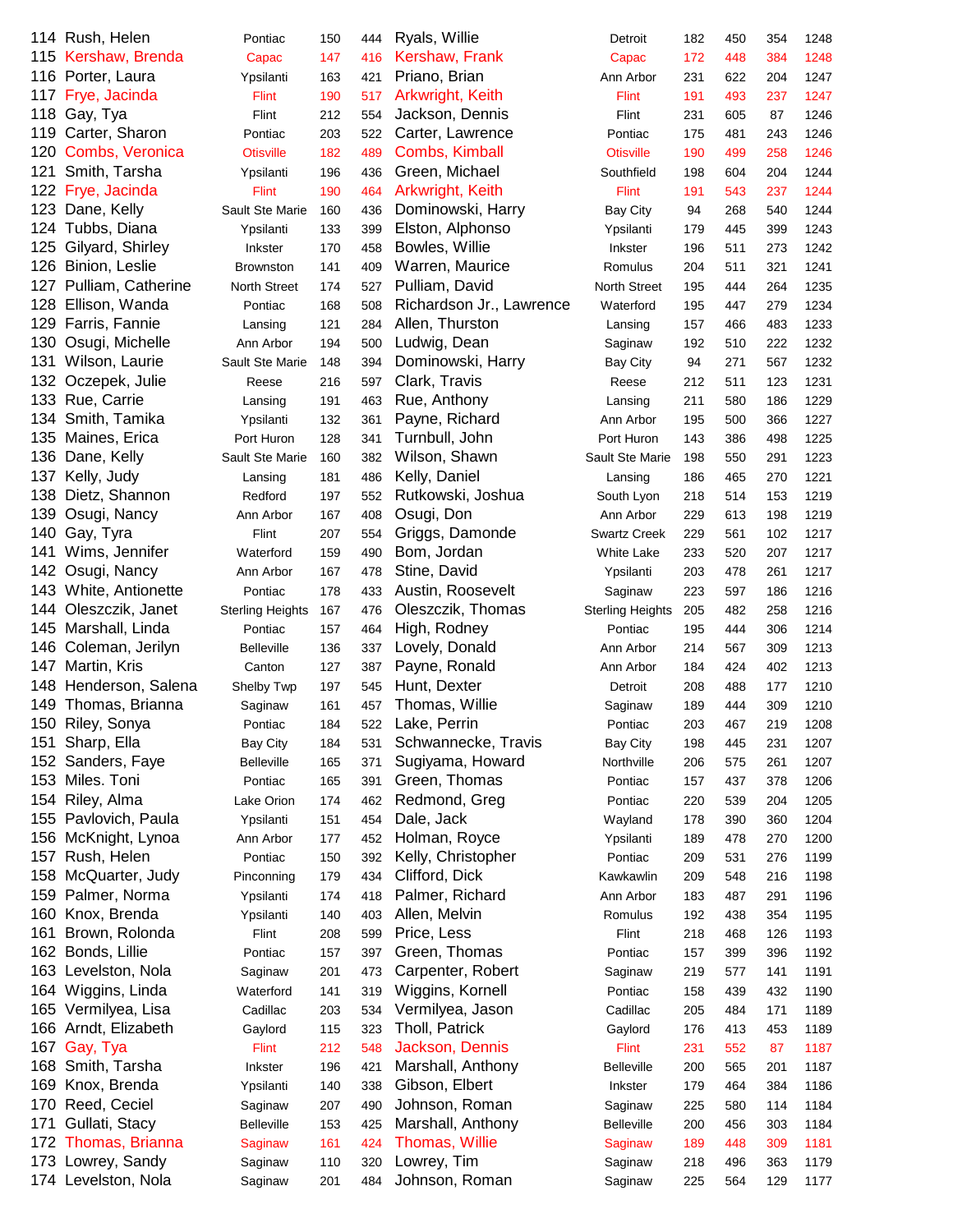|     | 175 Hillie, Kenya       | Auburn Hills        | 183 | 506 | Penson, William     | Clarkston         | 226 | 503 | 168 | 1177 |
|-----|-------------------------|---------------------|-----|-----|---------------------|-------------------|-----|-----|-----|------|
| 176 | Gay, Tya                | Flint               | 212 | 487 | Gibson, Milton      | Flint             | 226 | 590 | 99  | 1176 |
| 177 | Cooper, Patricia        | Southfield          | 172 | 383 | Cooper, Charles     | Oak Park          | 199 | 535 | 258 | 1176 |
|     | 178 Washington, Dorothy | Pontiac             | 170 | 418 | Butler, Sr., Larry  | Pontiac           | 149 | 373 | 384 | 1175 |
| 179 | Carter, Sharon          | Pontiac             | 203 | 488 | Ryals, Willie       | Detroit           | 182 | 461 | 225 | 1174 |
| 180 | Gilyard, Shirley        | Inkster             | 170 | 438 | Chavers, Walter     | Ypsilanti         | 187 | 442 | 294 | 1174 |
| 181 | Linton, Sally           | Lansing             | 123 | 368 | Smith, Steven       | Lansing           | 230 | 503 | 303 | 1174 |
| 182 | Coleman, Jerilyn        | <b>Belleville</b>   | 136 | 368 | Marshall, Anthony   | <b>Belleville</b> | 200 | 460 | 345 | 1173 |
|     | 183 LaClair, Jennifer   | Bay City            | 202 | 519 | Bullock, Brian      | Auburn            | 201 | 470 | 183 | 1172 |
|     | 184 Marshall, Teresa    | Ypsilanti           | 205 | 513 | Priano, Brian       | Ann Arbor         | 231 | 553 | 105 | 1171 |
| 185 | Stout, Tiffani          | Farmington Hills    | 193 | 566 | Sanders, Michael    | Flint             | 217 | 439 | 165 | 1170 |
| 186 | Johnson, Donna          | Inkster             | 126 | 330 | Allen, Melvin       | Romulus           | 192 | 451 | 387 | 1168 |
|     | 187 Wilson, Laurie      | Sault Ste Marie     | 148 | 393 | Wilson, Shawn       | Sault Ste Marie   | 198 | 455 | 318 | 1166 |
|     | 188 Tucker, Josie       | Sault Ste Marie     | 137 | 334 | Wilson, Shawn       | Sault Ste Marie   | 198 | 486 | 345 | 1165 |
|     | 189 Hirzel, Sondra      | Royal Oak           | 206 | 504 | Hulsether, Don      | Montrose          | 221 | 532 | 126 | 1162 |
| 190 | Riley, Alma             | Lake Orion          | 174 | 472 | Hunt, Dexter        | Detroit           | 208 | 459 | 231 | 1162 |
| 191 | Gay, Tya                | <b>Flint</b>        | 212 | 467 | Hairston, Courtney  | <b>Flint</b>      | 215 | 566 | 126 | 1159 |
|     | 192 Osugi, Tanya        | Ypsilanti           | 189 | 455 | Osugi, Don          | Ann Arbor         | 229 | 557 | 144 | 1156 |
|     | 193 Butler, Wendy       | <b>Inkster</b>      | 120 | 374 | Priano, Brian       | Ann Arbor         | 231 | 472 | 309 | 1155 |
|     | 194 Rogers, Cathy       | Sault Ste Marie     | 149 | 407 | Wilson, Shawn       | Sault Ste Marie   | 198 | 433 | 315 | 1155 |
|     | 195 Henderson, Salena   | Shelby Twp          | 197 | 541 | Dodson, William     | Holt              | 211 | 442 | 171 | 1154 |
|     | 196 Brown, Meryl        | Clarkston           | 173 | 420 | Stowers Jr., Jimmie | Clarkston         | 216 | 518 | 216 | 1154 |
|     | 197 Combs, Veronica     | <b>Otisville</b>    | 182 | 463 | Combs, Kimball      | <b>Otisville</b>  | 190 | 432 | 258 | 1153 |
|     | 198 Pulliam, Catherine  | North Street        | 174 | 421 | Morris, Tom         | Port Huron        | 213 | 510 | 219 | 1150 |
| 199 | Neis, Juanita           | Kimball             | 106 | 295 | Almendarez, Thomas  | Port Huron        | 186 | 405 | 450 | 1150 |
| 200 | Anderson, Ashieka       | <b>Belleville</b>   | 164 | 417 | Green, Reginald     | Ypislanti         | 199 | 452 | 276 | 1145 |
| 201 | Kerr, Kristy            | Bay City            | 219 | 531 | Novak, Steve        | <b>Bay City</b>   | 242 | 565 | 48  | 1144 |
| 202 | <b>Teasley, Gainell</b> | Pontiac             | 144 | 368 | Thibodeaux, James   | Pontiac           | 185 | 413 | 360 | 1141 |
| 203 | Seng, Renee             | Westland            | 201 | 530 | Odum, Donnie        | Westland          | 224 | 480 | 129 | 1139 |
| 204 | Murray, Deborah         | Pontiac             | 165 | 428 | Clay, Newell        | Macomb Twp.       | 194 | 422 | 288 | 1138 |
| 205 | Hallett, Kim            | Birch Run           | 195 | 466 | Maynard, Jack       | Birch Run         | 183 | 424 | 243 | 1133 |
| 206 | Seay, Zenola            | Pontiac             | 163 | 405 | Gray, Tommy         | Pontiac           | 215 | 473 | 255 | 1133 |
|     | 207 Fowler, Donielle    | Clio                | 181 | 432 | Gibson, Walter      | Flint             | 224 | 523 | 177 | 1132 |
| 208 | Grant, Gloria           | Pontiac             | 163 | 397 | Grant, Clifton      | Pontiac           | 202 | 458 | 273 | 1128 |
| 209 | Middleton, Sherry       | Port Huron          | 154 | 377 | Middleton, Chuck    | Port Huron        | 202 | 457 | 294 | 1128 |
|     | 210 Osugi, Tanya        | Ypsilanti           | 189 | 443 | Stine, David        | Ypsilanti         | 203 | 470 | 207 | 1120 |
|     | 211 Wright, Staci       | Pontiac             | 193 | 481 | Sanders, Myreon     | Detroit           | 210 | 455 | 183 | 1119 |
|     | 212 McKnight, Lynda     | Ann Arbor           | 177 | 414 | Green, Reginald     | Ypsilanti         | 199 | 455 | 246 | 1115 |
|     | 213 Gay, Tya            | Flint               | 212 | 525 | Jackson, Dennis     | Flint             | 231 | 502 | 87  | 1114 |
|     | 214 Lipsey, Lessie      | Ypsilanti           | 158 | 408 | Holman, Royce       | Ypsilanti         | 189 | 389 | 315 | 1112 |
|     | 215 Bell, Barb          | Marion              | 207 | 469 | Foster, Craig       | Lake City         | 228 | 536 | 105 | 1110 |
|     | 216 Clemmons, Christina | Lansing             | 175 | 389 | Phifer, James       | Lansing           | 155 | 357 | 360 | 1106 |
|     | 217 Reed, Ceciel        | Saginaw             | 207 | 440 | Carpenter, Robert   | Saginaw           | 219 | 538 | 126 | 1104 |
| 218 | Smith, Tarsha           | Ypsilanti           | 196 | 461 | Bowles, Willie      | Inkster           | 196 | 420 | 210 | 1091 |
| 219 | Bowen, Patricia         | <b>Mount Morris</b> | 143 | 332 | Jones, Larry        | Saginaw           | 208 | 449 | 306 | 1087 |
|     | 220 Trinklein, Angela   | <b>Bay City</b>     | 100 | 252 | Trinklein, Chris    | <b>Bay City</b>   | 210 | 404 | 408 | 1064 |
|     | 221 Tucker, Josie       | Sault Ste Marie     | 137 | 253 | Sawasky, Francis    | Sault Ste Marie   | 175 | 405 | 402 | 1060 |
|     | 222 Ferrier, Jamie      | Kimball             | 118 | 410 | Olvera Jr., Dennis  | Port Huron        | 220 | 216 | 339 | 965  |

## **65TH ANNUAL BAY CITY TIMES MIXED DOUBLES FINAL 2014 ACTUAL DOUBLES STANDINGS**

| <b>PL</b>   | <b>WOMAN</b>        | <b>CITY</b> |     | <b>AVG SCORE</b> | <b>MAN</b>             | <b>CITY</b> |     | AVG SCORE HDCP TOTAL PRIZE \$\$ |   |         |      |        |
|-------------|---------------------|-------------|-----|------------------|------------------------|-------------|-----|---------------------------------|---|---------|------|--------|
| $\mathbf 1$ | Gay, Tya            | Flint       | 212 |                  | 590 Hairston, Courtney | Flint       | 215 | 677                             | 0 | 1267    | - \$ | 100.00 |
|             | 2 White, Antionette | Pontiac     | 178 |                  | 504 Smith, Jeff        | Pontiac     | 235 | 724                             | 0 | 1228 \$ |      | 80.00  |
|             | 3 Fowler, Donielle  | Clio        | 181 |                  | 498 Ward, Scott        | Flushing    | 229 | 711                             | 0 | 1209 \$ |      | 60.00  |
|             | 4 Osugi, Michelle   | Ann Arbor   | 194 |                  | 568 Osugi, Don         | Ann Arbor   | 229 | 627                             |   | 1195 \$ |      | 50.00  |
|             | 5 Gay, Tyra         | Flint       | 207 |                  | 548 Gibson, Milton     | Flint       | 226 | 624                             |   | 1172 \$ |      | 40.00  |